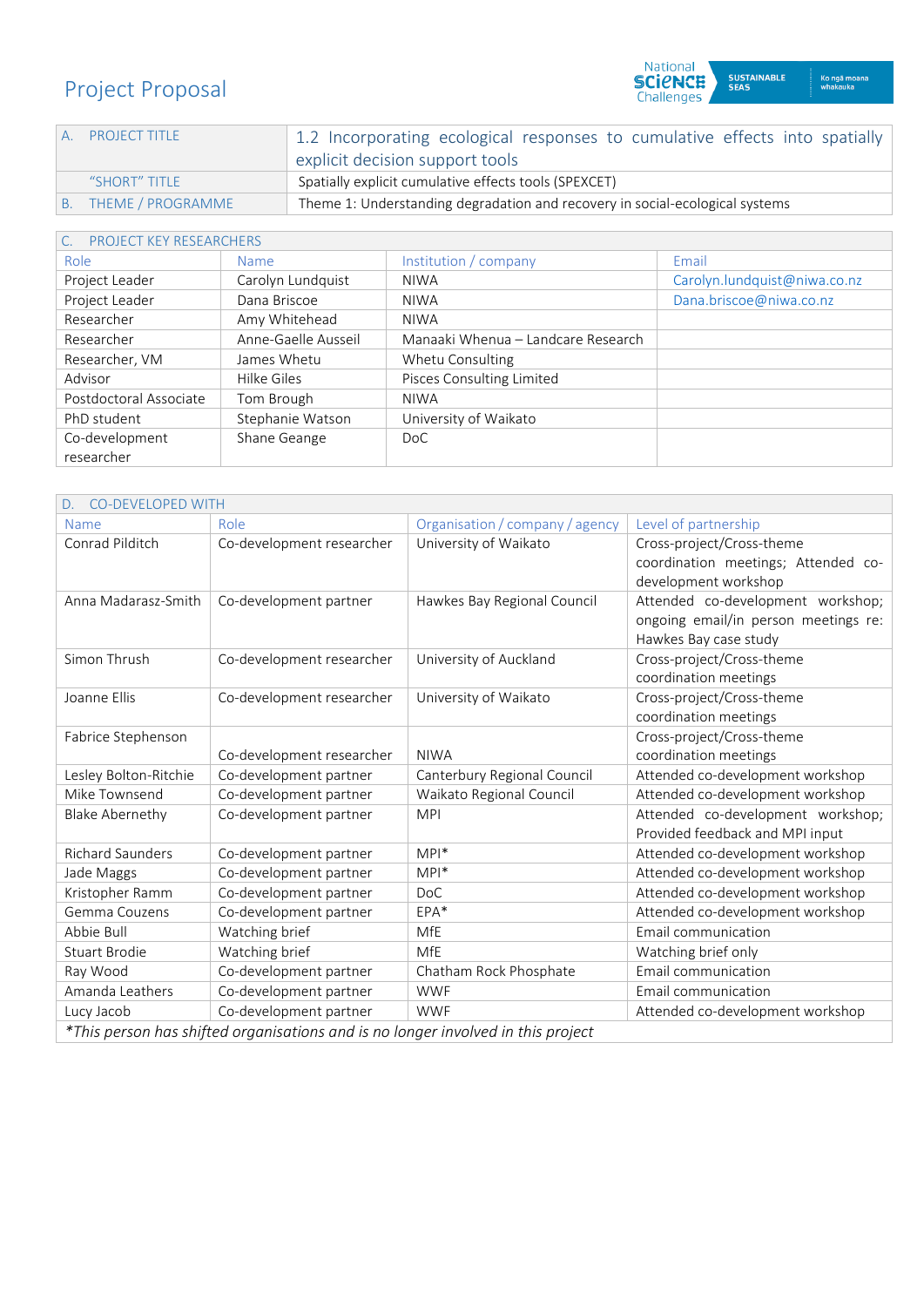#### E. ABSTRACT

A lack of relevant tools to assess the cumulative effects of multiple stressors in marine ecosystems is hampering effective stressor management to maintain and/or recover ecological functioning and associated ecosystem services in degraded systems. It is also a source of uncertainty in management decisions around a system's capacity for new activities. This project will expand the capacity of decision support tools that enable ecosystem-based marine spatial planning to incorporate the assessment of cumulative effects from multiple stressors on ecosystem health and functioning.

The project will build on prior research from Sustainable Seas Phase I and aligned funding to develop spatially explicit cumulative effects tools (SPEXCET).

The project will first develop approaches to incorporate the complexity of multiple stressors and their ecological responses which interact in both linear and non-linear ways into spatial tools, informed by empirical stressor-response relationships developed in Project 1.1.

These spatially explicit multiple stressor tools will be further developed to evaluate system capacity, and how this varies with different combinations of stressors, and their associated ecological impacts that may vary in space and time. Time lags in stressor response, as well as recovery dynamics and trajectories from restoration or mitigation activities will then be built into the decision-support tools.

The spatial tools will be further informed by findings from a combination of Phase 1 and 2 Sustainable Seas projects, which will be integrated into the further development and parameterisation of the decision-support tool. These include identifying and progressing findings on ecological stressor-responses, linking ecological indicators with cultural and mātauranga Māori indicators of degradation and recovery, and developing approaches that integrate uncertainty in our understanding of cumulative effects into spatial tools.

Case studies will provide a platform for testing of the decision support tools at local, regional and national scales. National scale testing will occur in coordination with the Marine Science Advisory Group (MSAG), building on existing approaches to spatial optimisation for biodiversity to incorporate multiple stressors. For regional and local rohe moana scale case studies, discussions have been initiated to identify suitable locations for these collaborations that are planned for the later stages of the project. We have tentatively identified the Hawke's Bay for a regional scale case study based on planned collaboration with partners in the Challenge S1 Hawke's Bay project. For the rohe moana scale case study we are investigating possibilities based on either direct alignment with other Challenge projects or via other interested iwi/hapu/whanau where there are existing discussions and relationships, and capacity to participate and engage.

#### F. RELEVANCE TO CHALLENGE OBJECTIVE

This project directly contributes to the Challenge objective: To enhance utilisation of our marine resources within environmental and biological constraints, through the development of spatially explicit decision-support tools to assist in quantification of existing and potential impacts of different policy and management options on ecosystem health.

Ecosystem based management is challenging due to the co-occurrence of multiple human activities including extractive and nonextractive activities, along with impacts from land-based and non-point source stressors such as sediments, nutrients and chemical pollutants.

This project will contribute to filling gaps in our ability to assess the cumulative effects of multiple stressors in marine ecosystems within a spatial planning context. Tool based assessment of management scenarios will inform the need for restoration or mitigation to reverse ecological degradation, the capacity of the system to cope with new activities, and where activities could be located to minimise the likelihood of exceeding of ecological thresholds.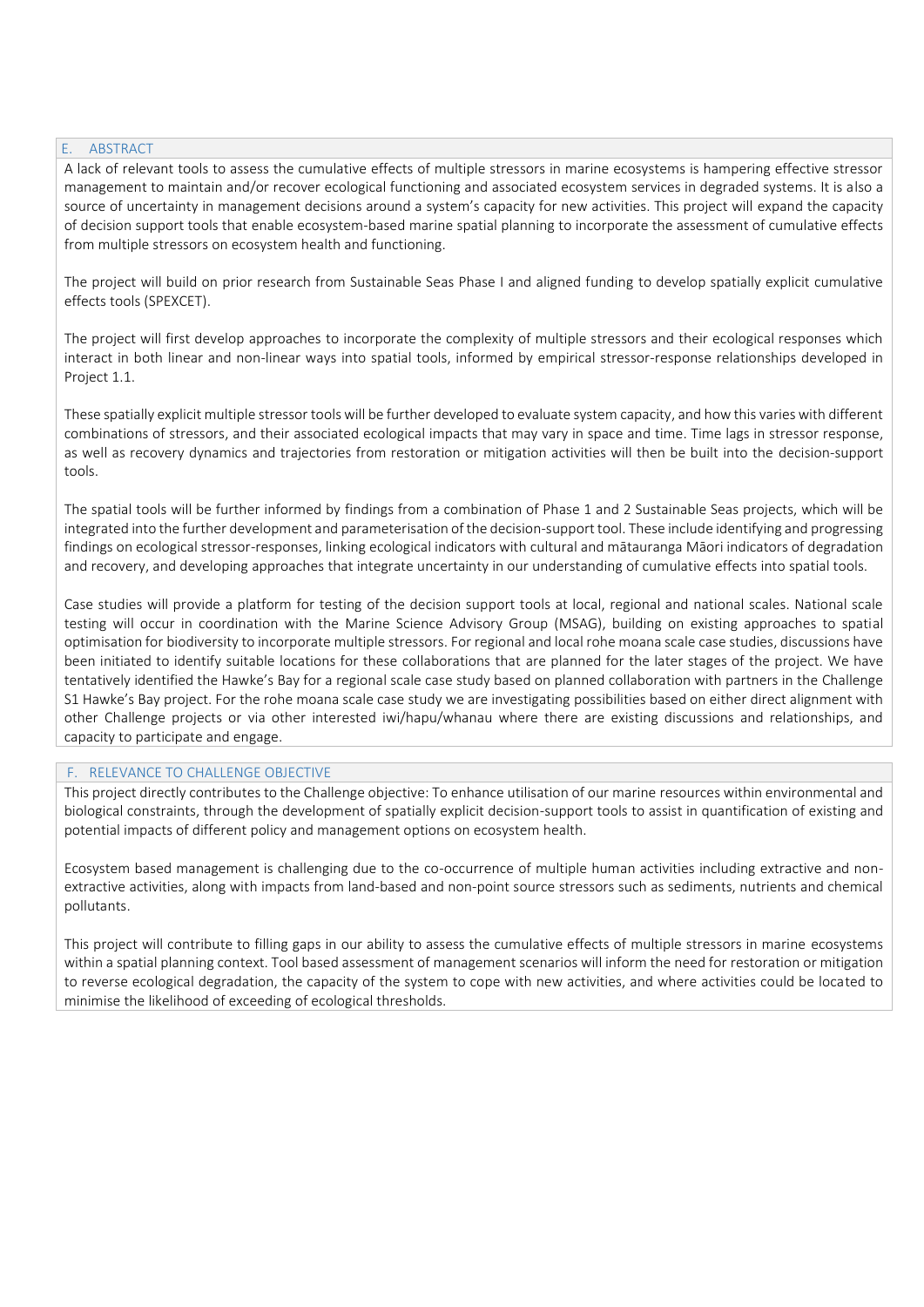| G. OUTPUTS | different forms of outputs as:                                                                                                                                                                                                                                                                                                                                                                                                                                                                                                                                                                                                                                                                                                                                                                                                                                                                                                                                                                                                                                                                                                                                                        |                                                                                                                                                          | We deliver specific types of outputs for different purposes. For brevity, we define the purpose and nature of                                                                                                                                                                                                                                                                                                                                                                                                                                                                                                                                                                                                                                                                                                                                                                                                                           |  |  |
|------------|---------------------------------------------------------------------------------------------------------------------------------------------------------------------------------------------------------------------------------------------------------------------------------------------------------------------------------------------------------------------------------------------------------------------------------------------------------------------------------------------------------------------------------------------------------------------------------------------------------------------------------------------------------------------------------------------------------------------------------------------------------------------------------------------------------------------------------------------------------------------------------------------------------------------------------------------------------------------------------------------------------------------------------------------------------------------------------------------------------------------------------------------------------------------------------------|----------------------------------------------------------------------------------------------------------------------------------------------------------|-----------------------------------------------------------------------------------------------------------------------------------------------------------------------------------------------------------------------------------------------------------------------------------------------------------------------------------------------------------------------------------------------------------------------------------------------------------------------------------------------------------------------------------------------------------------------------------------------------------------------------------------------------------------------------------------------------------------------------------------------------------------------------------------------------------------------------------------------------------------------------------------------------------------------------------------|--|--|
|            | Papers and Popular Articles - independent peer reviewed scientific and indigenous publications are essential to<br>build trust in science and Māori worldviews and ensure international credibility. They are critical if we are<br>to use our research findings to inform EBM practices, support high-level reports and evidence in<br>Environment Court - scientific papers are internationally recognised as having tremendous value.<br>Frameworks - guidelines and tools to support decision making within EBM contexts. These products will be used<br>to synthesise ecological/environmental/cultural knowledge to help EBM practitioners and project partners.<br>They will demonstrate connections and interactions that have important consequences on ecosystem<br>structure, function, resilience and ecosystem services. We will build these models/tools and trial them with<br>project partners and other parties as the project develops. We expect these to evolve within the project<br>and with partner projects.<br>Education support tools - These will aim to work with iwi/ hapū and public media to encourage understanding<br>and valuing marine ecosystems. |                                                                                                                                                          |                                                                                                                                                                                                                                                                                                                                                                                                                                                                                                                                                                                                                                                                                                                                                                                                                                                                                                                                         |  |  |
|            |                                                                                                                                                                                                                                                                                                                                                                                                                                                                                                                                                                                                                                                                                                                                                                                                                                                                                                                                                                                                                                                                                                                                                                                       |                                                                                                                                                          |                                                                                                                                                                                                                                                                                                                                                                                                                                                                                                                                                                                                                                                                                                                                                                                                                                                                                                                                         |  |  |
|            |                                                                                                                                                                                                                                                                                                                                                                                                                                                                                                                                                                                                                                                                                                                                                                                                                                                                                                                                                                                                                                                                                                                                                                                       |                                                                                                                                                          |                                                                                                                                                                                                                                                                                                                                                                                                                                                                                                                                                                                                                                                                                                                                                                                                                                                                                                                                         |  |  |
|            | This project will produce the<br>following Outputs:                                                                                                                                                                                                                                                                                                                                                                                                                                                                                                                                                                                                                                                                                                                                                                                                                                                                                                                                                                                                                                                                                                                                   | Linked to which<br>Theory of Change<br>Outputs:                                                                                                          | Explain briefly your plan to ensure uptake by iwi and<br>stakeholders:                                                                                                                                                                                                                                                                                                                                                                                                                                                                                                                                                                                                                                                                                                                                                                                                                                                                  |  |  |
|            | Three scientific papers that<br>$\bullet$<br>explore case study testing of<br>tools<br>to<br>incorporate<br>of<br>interactions<br>multiple<br>stressors, recovery dynamics,<br>time lags and trajectories in<br>ecological systems into spatial<br>decision-support<br>tools<br>(Outputs 4.1, 4.4, 4.6)<br>Three tool frameworks that<br>facilitate<br>quantitative<br>assessment of interactions<br>between multiple stressors in<br>marine ecosystems to work<br>hand in hand with empirical<br>studies<br>of<br>stressor<br>interactions (Outputs 1.2, 2.1,<br>3.1)                                                                                                                                                                                                                                                                                                                                                                                                                                                                                                                                                                                                                | (a) Biophysical and<br>social-ecological<br>knowledge<br>that<br>supports<br>the<br>development<br>оf<br>understanding<br>and tools that<br>underpin EBM | Ongoing co-development with iwi and stakeholders<br>through targeted<br>engagement,<br>and<br>with co-<br>development partners and the Theme 1 Advisory Group,<br>will ensure tools are developed that are fit for purpose<br>and transferable and are able to assess the typical<br>challenges of cumulative effects management, and the<br>key stressors identified by iwi and stakeholders across<br>scales (local rohe moana, regional planning initiatives,<br>and national spatial planning).                                                                                                                                                                                                                                                                                                                                                                                                                                     |  |  |
|            | Māori<br>of<br>Integration<br>$\bullet$<br>perceptions and indicators of<br>cumulative<br>effects<br>into<br>decision-support<br>tool<br>frameworks<br>that<br>assess<br>cumulative<br>effects<br>on<br>ecological,<br>cultural<br>and<br>society values (Outputs 1.3,<br>4.2, 4.5)<br>One popular article prepared<br>for a Māori audience to<br>provide accessible tools that<br>facilitate<br>translation<br>and<br>communication of concepts<br>of cumulative effects on<br>marine ecosystems (Output<br>1.5)<br>Three SeaSketch education<br>support<br>tools<br>resource<br>providing easily accessible<br>data on cumulative effects for<br>local kaitiaki, community and                                                                                                                                                                                                                                                                                                                                                                                                                                                                                                      | Traditional,<br>(b)<br>local and<br>other<br>cultural<br>knowledge<br>that<br>supports EBM is<br>captured/<br>understood/<br>recognised                  | Through data gathering (incl reviewing iwi/hapū<br>management plans) an initial baseline of information<br>(mātauranga and Māori values/perspectives) will be<br>prepared. This baseline will be integrated in the first<br>instance to gauge appropriateness and capability, whilst<br>also provide a platform to initiate the "why and what"<br>engagement<br>with<br>partnering<br>rohe<br>moana<br>groups/kaitiaki.<br>This will be presented and discussed at workshops with<br>iwi/tangata whenua/kaitiaki, with the intent to outline<br>our "why, what, where" and to discuss the "how" and<br>guidance on access and use of mātauranga. Additionally,<br>workshops with stakeholders will be undertaken to<br>identify and incorporate societal indicators of<br>degradation and recovery into the decision support<br>tools and frameworks to allow assessment of thresholds<br>in ecological, cultural, and societal values. |  |  |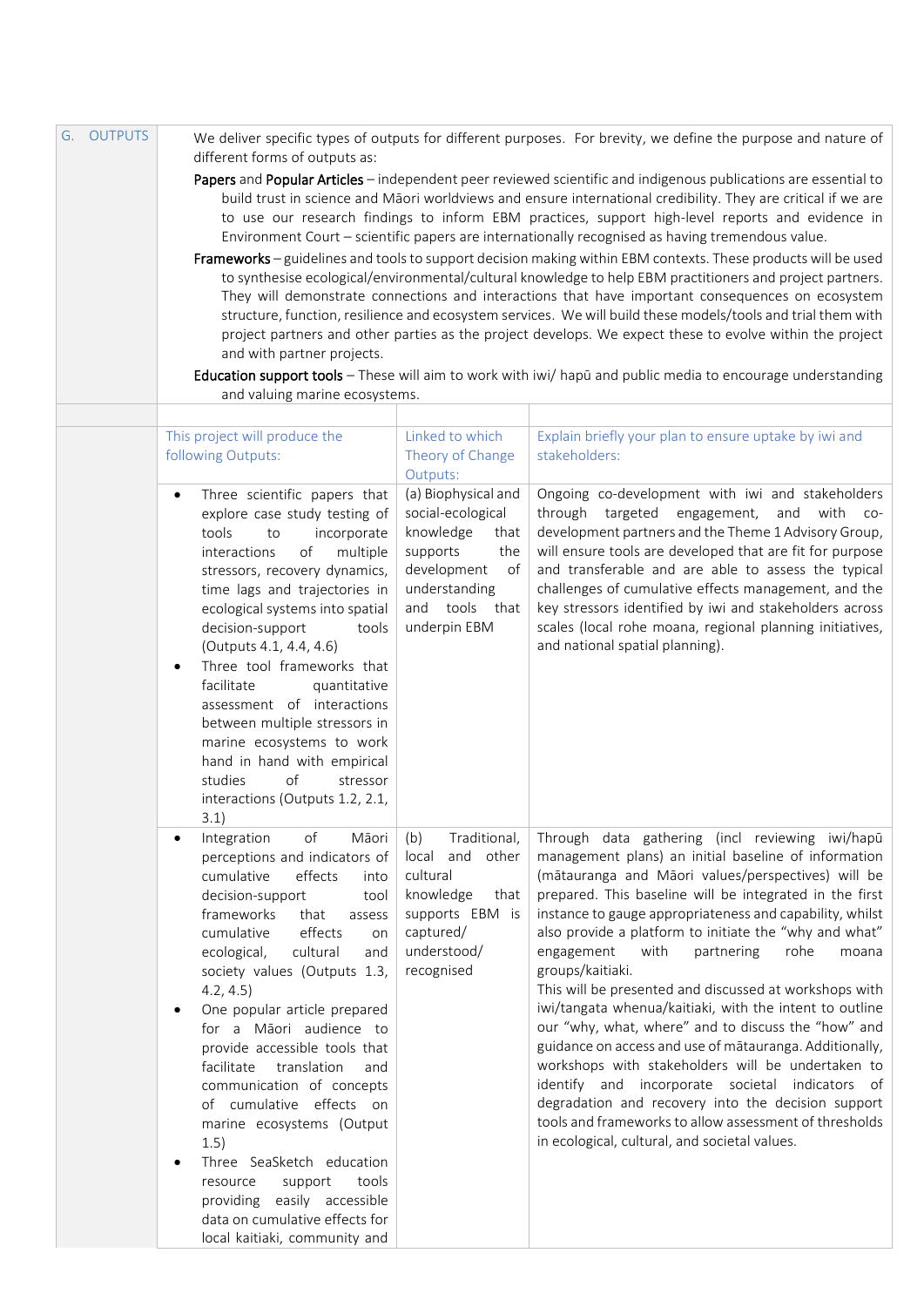|           | educational<br>facilities<br>from<br>national<br>scales<br>local to<br>(Outputs 5.1, 5.2, 5.3)<br>One scientific<br>paper<br>on<br>mātauranga<br>Māori<br>perceptions and indicators of<br>cumulative effects (Output<br>1.4)                                                                            |                                                                                                                                                  |                                                                                                                                                                                                                                                                                                                                                                                                                                     |
|-----------|----------------------------------------------------------------------------------------------------------------------------------------------------------------------------------------------------------------------------------------------------------------------------------------------------------|--------------------------------------------------------------------------------------------------------------------------------------------------|-------------------------------------------------------------------------------------------------------------------------------------------------------------------------------------------------------------------------------------------------------------------------------------------------------------------------------------------------------------------------------------------------------------------------------------|
| $\bullet$ | Frameworks for integrating<br>effects<br>cumulative<br>into<br>decision-support tools at<br>local, regional and national<br>scales (Outputs 1.3, 4.2, 4.3,<br>4.5)<br>Three presentations at annual<br>co-development<br>partner<br>workshops and<br>Challenge<br>conferences (Outputs 1.2, 2.1,<br>3.1) | (f)<br>Tools<br>for<br>predicting<br>and<br>managing<br>cumulative<br>and<br>multiple stressors<br>developed,<br>assessed<br>and<br>demonstrated | We will hold workshops and hui with partnering rohe<br>moana groups and stakeholders to develop and test<br>suitable management scenarios at different scales (local<br>rohe moana, regional planning initiatives, and national<br>spatial planning activities). Information sharing with<br>broader Challenge iwi and stakeholders will occur<br>through presentations of modelling approaches at<br>Challenge annual conferences. |

| H. OUTCOMES<br>This project will contribute to the following Theory of Change Outcomes: |  |                                                                                                                                                                        |  |
|-----------------------------------------------------------------------------------------|--|------------------------------------------------------------------------------------------------------------------------------------------------------------------------|--|
|                                                                                         |  | (1) The value of blue economy business models is recognised and adapted by Aotearoa New Zealand<br>businesses.                                                         |  |
|                                                                                         |  | (2) Decision making practices that are more inclusive, multi-sectorial and account for the effects from<br>cumulative and multiple activities are adopted.             |  |
|                                                                                         |  | (3) Knowledge from the Challenge (science and mātauranga) is used in decision making to improve ecological<br>health and influences marine management and policy.      |  |
|                                                                                         |  | (8) Researchers and iwi and stakeholders involved during the life of the Challenge continue to actively<br>promote, research in, and use knowledge from the Challenge. |  |

#### **INTRODUCTION**

Ecosystem based management (EBM) is challenged globally by the difficulty of incorporating the effects of multiple stressors (from human activities both on land and sea) into decision making. Effects of multiple stressors on ecological health vary between habitats and ecosystems and can be additive, synergistic, or exhibit other non-linear interactions that are often poorly understood (Davies et al. 2018; Thrush et al. 2016). Further development of existing spatial management tools to enable them to incorporate cumulative effects can improve EBM decision making, and inform setting of robust and appropriate targets for marine resource use that facilitate maintenance and/or recovery of ecological function and the ecosystem services provided by marine habitats and species (Tulloch et al. 2015).

Current practice typically manages for single stressors, or single sectors, or evaluates impacts on single habitats, locales or taxa (Holon et al. 2018; Kroodsma et al. 2018; Maxwell et al. 2013). However, interactions amongst stressors are likely to generate adverse impacts at thresholds well before those anticipated for single stressors. For example, Project 1.1 will explore ecological responses to cumulative effects such as sediments and seafloor disturbance from fishing, both of which have been identified as key stressors to coastal ecosystems (Korpinen et al. 2013; Thrush et al. 2004). Project 1.2 will bring these new understandings of interactions between stressors, and how these stressors act both singularly and in combination, into decision support tools, providing a framework for decision makers to evaluate consequences of different management decisions and likely implications on ecosystem health. These tools can assist in the understanding of cumulative effects and development of robust criteria for assessing whether new activities can be accommodated (and if so, at what intensity, and in what spatial configuration) before a tipping point is passed. Further, in addition to identifying thresholds in ecological functioning, these tools can be used to improve understanding of cultural and societal tipping points which may be reached at different states of degradation (or recovery) than for ecological tipping points (Lundquist et al. 2016).

Globally, new approaches to cumulative effects assessments have focussed on mapping the spatial distribution, intensity, frequency and seasonality of potential stressors of different anthropogenic activities (i.e., the stressor footprint), and assessing the vulnerability of different biodiversity features to individual stressors to calculate cumulative impact scores (Ban et al. 2010; Halpern et al. 2008; MacDiarmid et al. 2012). Marine spatial planning (MSP) has been informed by ongoing developments in systematic conservation planning and trade-off models, typically balancing extractive activities with conservation of biodiversity features; the addition of cumulative effects represents a natural progression for MSP tools. In Phase I, our team developed approaches using 'discounting' to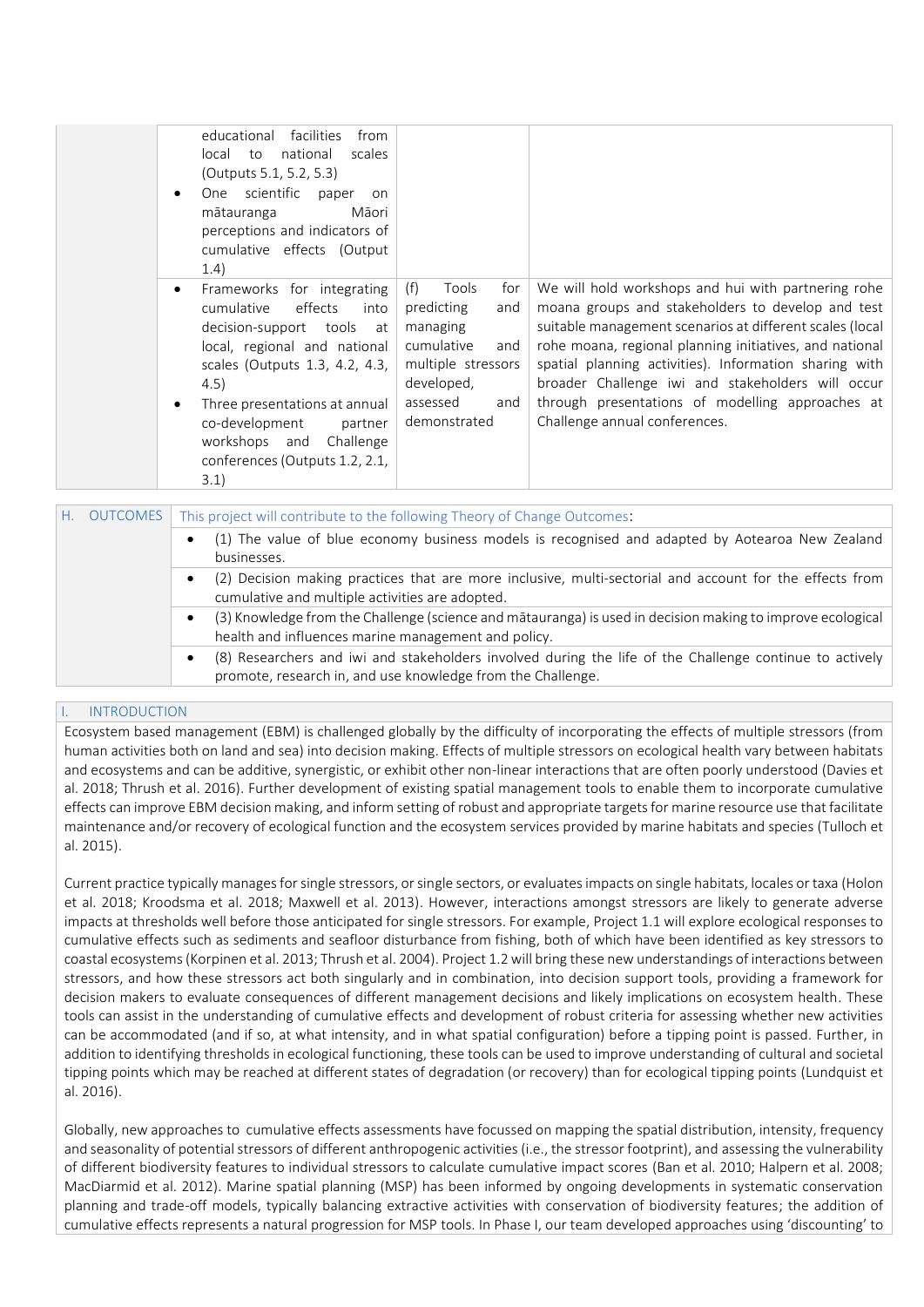incorporate single stressor impacts as a proxy for degraded habitat condition (Klein et al. 2013; Rowden et al. 2019) within a multiple use MSP decision support tool. Reflecting on input from the formal stakeholder workshop for the Degradation and Recovery theme as well two 'in person' and virtual workshops hosted by Project 1.2 leaders with interested co-development stakeholders (see section D), we have identified research priorities, developing a project work plan reaching across local to regional to national scales to represent the diversity of scales at which cumulative effects are applicable. In Phase II, this project will further develop decision support tool approaches to incorporate multiple stressors and their impacts on ecological, societal and cultural values. These tools will be tested in case study areas (to be confirmed in later stages) to inform decision-making processes on whether or not systems can accommodate additional uses, and where to place new activities to minimise risks of tipping points due to cumulative impacts. These tools will be designed in dialogue with regional and central government and iwi/ hapū to maximise their applicability to decision making needs at multiple scales of management.

#### J. AIMS

Research questions, as identified from a series of co-development hui and workshops in 2018 and 2019, where cumulative effects and marine spatial planning were consistently highlighted by iwi and stakeholders:

- 1. How do we integrate ecological responses to cumulative effects into spatial management tools?
- 2. How do we calculate ecological-physical system capacity to stressor loading and how does this vary between systems and drivers?
- 3. How do we integrate recovery dynamics/potential in ecological systems into spatial management tools?
- 4. How can we communicate/translate information generated by spatial management tools into indicators (ecological, cultural

#### and societal) of degradation and recovery?

#### K. PROPOSED RESEARCH

This project has been developed as a sequence of research aims that will result in the development and testing of new approaches to integrate cumulative effects and ecological recovery into spatially explicit decision support tools. This approach will inform the determination of system capacity for new activities, and the extent required and optimal location for these activities, and for restoration activities and mitigation zones (Rowden et al. 2014; Rowden et al. 2015) to reverse degradation and facilitate recovery of ecological functioning and services provided by marine ecosystems.

#### RA1: Integrating ecological responses to cumulative effects into SPEXCET tools

This RA will contribute to the delivery of Outputs 1.1, 1.2, 1.3, 1.4, and 1.5.

In our first Research Aim, we will build on prior use of systematic conservation planning tools in Phase 1 within the 'Spatially Explicit Decision Support Tools (SEDS)' project to inform ecosystem-based management. The Phase 1 project developed methods to facilitate creation of robust, modelled data layers when faced with the limited data typical to describe biodiversity and ecosystem services within New Zealand's marine ecosystems. Resulting data layers now available for use through Phase 1 and through co-funding by central government partners as part of the Marine Science Advisory Group (MSAG) include a suite of national data layers representing best available information to describe key ecological criteria to determine priority areas for supporting ecological function (Stephenson et al. 2018, Lundquist et al. 2020a). Within the Phase 1 project, we also contributed methodology that was used in a stakeholder spatial planning process, resulting in revised spatial management measures for the South Pacific High Seas to jointly enhance protection of Vulnerable Marine Ecosystem (VME) taxa, and support a sustainable fishery (Rowden et al. 2019). Approaches developed included: guidance on how to incorporate uncertainty in modelled predictions of biodiversity features (e.g., habitat suitability models based on limited empirical observations), and incorporation of a 'naturalness' layer that allowed for inclusion of the response of biodiversity features to a single stressor through a proxy relationship modeled by the discounting of habitat condition. These preliminary explorations of stressor impacts are building blocks for integrating multiple stressor impacts within these tools.

In this Phase II project, we will develop new methods that allow for multiple overlapping stressors with differing impacts on biodiversity and ecosystem features. We envision using Zonation software (Moilanen et al. 2009; Moilanen et al. 2014) due to the versatility of different mechanisms within the software to allow for discounting of biodiversity features, inclusion of multiple stressor layers through negative weighting algorithms, and through its multiple connectivity algorithms that can facilitate modelling of stressor dispersal. The software tool Marxan will also be considered, as well as other tools, as new developments within the Marxan with Zones toolbox may better facilitate incorporation of multiple stressors (Klein et al. 2010; Mazor et al. 2014). The model will be parameterised using conceptual stressor-response relationships based on Phase 1 outputs, for example a set of empirically derived layers for eight conceptual macrofaunal functional groups (Lundquist et al. 2018) that quantify the degradation following cumulative impacts of both seafloor disturbance from fishing and from sediment deposition (Bulmer et al. draft manuscript). Additional stressor-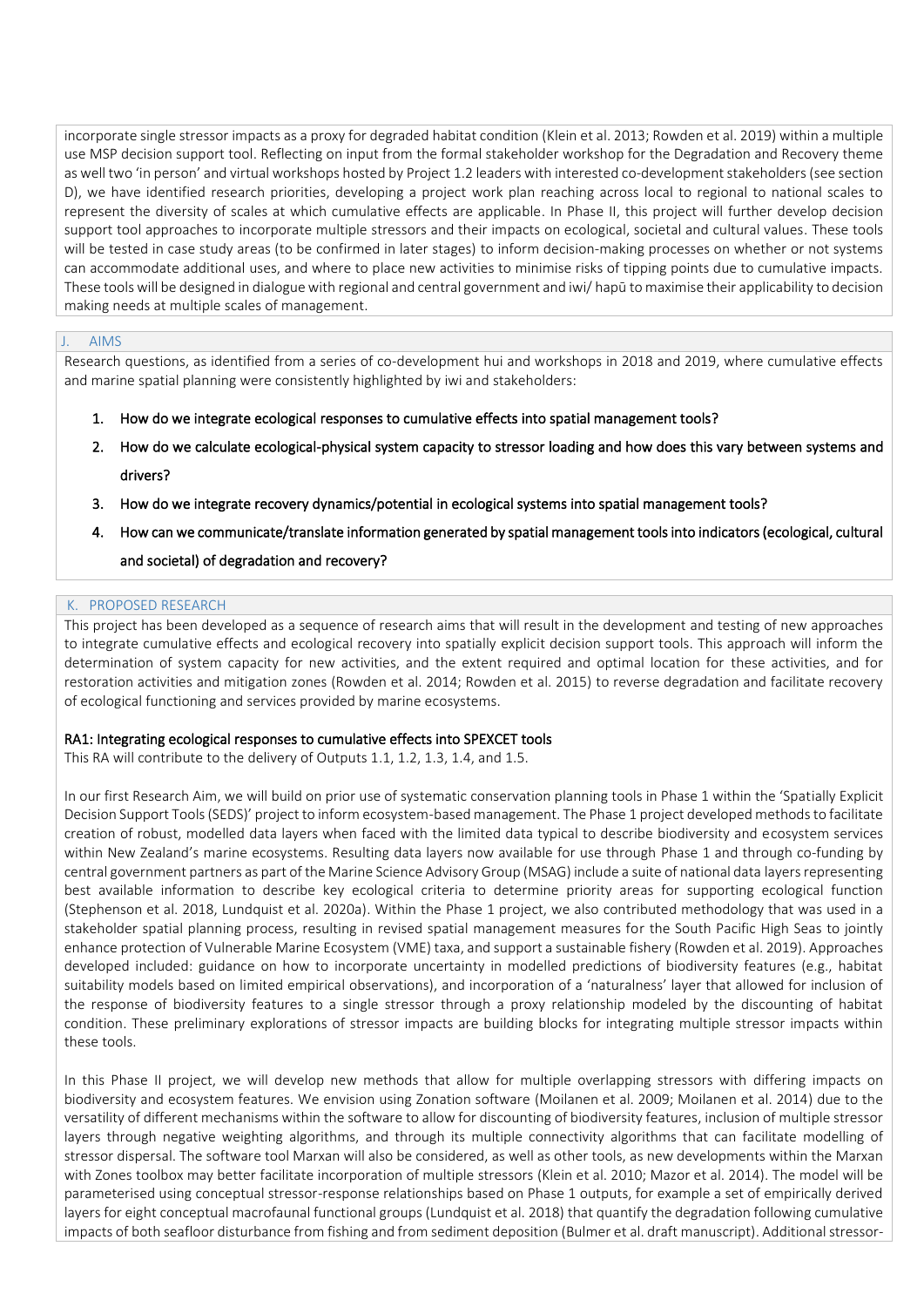response relationships will be driven by data from other Phase 1 projects, and from Project 1.1, which in particular within their *RA1: Mahere tapuwae: Develop methods to determine the spatial-temporal ecological response footprints of overlapping diffuse broad and local-scale stressors*, will provide conceptual information to define stressor interactions (e.g., additive, multiplicative, or other non-linear stressor interactions). While our primary project aim is in developing decision support tools to manage for cumulative effects, we will bring in societal and cultural indicators of stressor impacts as much as possible within our tools, noting that these tools already have the capacity to incorporate economic, social and cultural factors. Some further insight of tohu/indicators of societal/cultural perceptions of degradation and recovery will be provided by Project 1.1, as well as from the systems mapping exercise as part of the S1 Hawke's Bay case study project, and through interactions with this project's VM liaison (see data gathering described in Section G) and case study areas that will be confirmed by early 2021. Collaboration with Project 3.2 through shared supervision of PhD student Stephanie Watson will result in new approaches for integrating uncertainty in stressor interactions with spatial tools. In particular, this project will directly integrate approaches developed in Project 3.2's *RA2: Analysis of cumulative effects and scaling on uncertainty*, where methods using a spatial Bayes net framework including conditional probabilities and other novel approaches will be used to investigate how uncertainty changes moving from single to multiple stressor interactions. We will also interact directly with a proposed Challenge cross-project social-ecological postdoctoral researcher and the Challenge cross-project synthesis postdoctoral researcher to further populate linkages between ecological indicators of stressor impacts with societal and cultural perceptions, but specifically note that further translation to economic and societal values is beyond the scope of this particular project.

#### RA2: Incorporating ecological-physical system capacity to stressor loading into SPEXCET tools

This RA will contribute to the delivery of Outputs 2.1.

A key conceptual shift from using trade-off models to balance conflicting (and/or co-benefiting) marine uses is to flip these tools on their end to evaluate system capacity in a multi-use marine ecosystem. Here we define system capacity as the level of additional resource use and stressor impacts which does not result in the system exceeding a threshold or tipping point resulting in ecological degradation. While spatial tools are often used to prioritise optimal locations for different, often competing uses, they have not to date been used to determine the maximum amount of cumulative effects that a system can cope with. Determination of this system capacity is further complicated by the multitude of marine uses and stressor impacts which have different spatial and temporal footprints, and different impacts on biodiversity and ecosystem features. Sequentially building from our Phase I research on single stressor footprints, to multiple stressor footprints and their interactions based on empirical data from Project 1.1's RA1, here we will explore an optimisation approach within a multi-use marine spatial planning framework to assess multiple uses (White et al. 2012a; White et al. 2012b) to determine whether this approach could be used to evaluate a system capacity in the management of multiple stressors. Our team initiated a collaboration with Crow White, a leader in the development of this approach from California Polytechnic Institute, San Luis Obispo in 2019, and will directly collaborate with him while he is on sabbatical hosted by the University of California, Santa Barbara (with the SeaSketch team led by Dr Will McClintock) and by CSIRO and the University of Tasmania in Hobart, Australia. This nature of this collaboration will likely change slightly due to COVID19 travel restrictions.

#### RA3: Integrating recovery dynamics/potential in ecological systems into SPEXCET tools

This RA will contribute to the delivery of Output 3.1.

Our third research aim is envisioned to occur sequentially following RA1 and RA2, and be initiated in year 2 of the project. In Phase 1, we explored spatial modelling of VME taxa, and stakeholder workshops highlighted the need to understand recovery of taxa following disturbance (for example, from seafloor trawling, dredging or mining activities), and determine ways of incorporating recovery trajectories, and the time lags of recovery responses following mitigation or conservation management measures being put in place. Building on these prior models for offshore VME taxa (Clark et al. 2016; Georgian et al. 2019), we will use empirical research from MBIE and aligned NIWA SSIF funded research to explore stressor-response relationships as well as recovery-response relationships of seafloor communities to develop spatially explicit models that include a temporal component of recovery to explore how location and extent of restoration or mitigation activities influences longer term ecological function. Information on recovery potential and time lags following the cessation of disturbance or stressors will be available from Project 1.1, in particular from their *RA3 Haumanu moana: Assessing the recovery potential of degraded systems (both rate and likelihood) and the causes of hysteresis in the recovery of key habitat forming species*, which will provide conceptual information including organism habitat requirements, species-species interactions, meta-community dynamics, and present/future stressor regimes.

#### RA4: Testing of SPEXCET tools with iwi and stakeholder groups

This RA will contribute to the delivery of Outputs 4.1, 4.2, 4.3, 4.4, 4.5, and 4.6.

Over the course of the first 12 months, we will actively engage with iwi and stakeholders to confirm case study areas for parameterising and testing the decision support tools developed within this project. These case studies will be selected based on multiple criteria: 1) the availability of datasets on biodiversity and stressors in a suitable format for modelling, recognising that significant effort is often required to translate raw data into model appropriate data layers for marine spatial planning; 2) the ability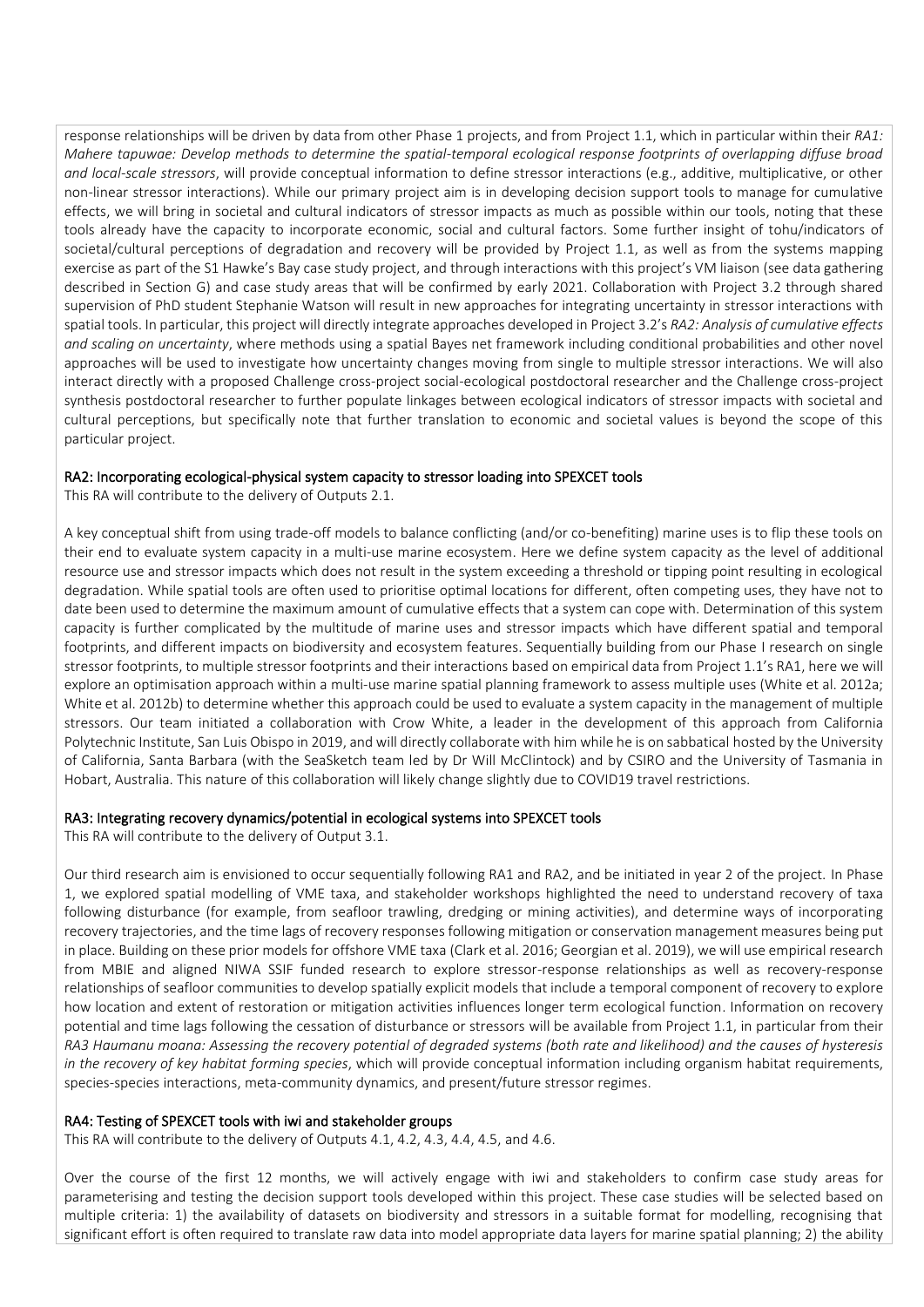to parameterise and test the model at three scales (local, regional, national); and 3) the existence of a coordinated iwi and/or stakeholder group for each case study with which we have a direct relationship either through other Challenge projects, or via project team members, to facilitate co-development and testing of the decision support tool.

National scale: At a national scale, we will explore how best to incorporate cumulative effects into marine spatial planning with respect to marine reserve planning. Substantial co-funding by the Marine Science Advisory Group (MSAG) has led to the compilation and development of national scales layers of biodiversity and ecosystem features, including representation of key ecological criteria for identifying significant areas, a process that is also part of regional council responsibilities with respect to revisions of regional coastal plans. A number of 'naturalness' datasets that provide spatial maps of stressors have been compiled in these national layers (Stephenson et al. 2018, Lundquist et al. 2020), and we will explore how to extrapolate our case study approach to national scales, guided by project team member Dr Shane Geange (DOC) who is a member of MSAG as well as a contributor to other NZ spatial planning projects at national and international scales. Dr Geange will provide direct interactions with central government decision making and policy, particularly with reference to revisions to the Marine Reserves Act that will guide how marine reserve planning is applied at national and regional scales. DOC has also been directly funding and utilising the tool SeaSketch (see RA5) to support MSAG and other spatial management and marine protected area processes.

Regional scale: Following involvement of the team in the Hawke's Bay case study, and upcoming Tangaroa research in the region (T5 project proposal in development), we envision direct applicability of the model conceptual framework to a regional case study of cumulative effects on seafloor ecosystems in the Hawke's Bay. The short-term objective of the Challenge-funded Hawke's Bay case study project is to develop a conceptual social-ecological systems map of stressors and their impacts and importance to reversing environmental degradation in the Hawke's Bay marine environment, which can be directly translated into the framework for this regional case study. Here, sediment transport has modified coastal habitats through both deposition and increased muddiness of local estuaries as well as increased water column turbidity. Nitrogen inputs from point source (municipal outfalls) and non-point source pollution from rivers and streams have been associated with eutrophication on the coast and extensive phytoplankton blooms and water column hypoxia. Co-funding by HBRC has resulted in a compilation of spatial layers of biodiversity and habitat features, and some stressor layers (Lundquist et al. 2020c, Haggitt and Wade 2016). Further spatial quantification of stressor footprint layers is expected to occur as part of the case study project and through collaboration with Project 1.1, whereby a PhD student (supervised by Karin Bryan) will model contaminant dispersal and provide spatially explicit stressor footprints. We are also collaborating with Manaaki Whenua Landcare Research (via team member Anne-Gaelle Ausseil) within a Land and Water NSC project to model landbased stressor inputs into Hawke's Bay. Interest has been confirmed with Hawke's Bay Regional Council to host the regional case study, and further discussions are planned with the S1 Hawke's Bay case study partners. Conversations will continue with the T5 project to investigate potential alignment of the two projects as T5 is further developed and research is initiated.

Local/rohe moana scale: Following proof of concept of use of the tool at national and regional scales, and interactions with this project's VM liaison and potential case study project areas of other Challenge research projects, we will identify co-development partners for the final local rohe moana scale case study that will be initiated in the second half of the project. Initial data gathering of mātauranga and Māori values/perspectives relevant to the tool will be used to gauge appropriateness and capability for potential rohe moana case study locations, whilst also provide a platform to initiate the "why and what" engagement with iwi/tangata whenua/kaitiaki. Potential case study locations and partners could be, but are not limited to, the following locations: 1) a local rohe moana case study within the Hawke's Bay region, facilitated through involvement in the regional scale case study, and with the S1 Hawke's Bay case study project with HBMaC whose membership includes environmental kaitiaki from hapū/iwi (Ngāti Kahungunu, Ngāti Pāhauwera, Te Taiwhenua o Tamatea, Ngāti Kere); 2) a rohe moana case study that directly aligns with the T5 project proposal, which is currently in development; or 3) a rohe moana case study that aligns with the T1 project in Ohiwa where there are extensive long-term datasets of mātauranga Māori knowledge collected since 2007, and further exploration and identification of contemporary tohu or environmental signs, signals and indicators of the natural world are also planned in Ohiwa through project 1.1.

#### RA5: Communication tool to translate information generated by SPEXCET tools

This RA will contribute to the delivery of Outputs 5.1, 5.2, and 5.3.

The team has substantial experience in socialising spatial management tools for central and regional government, and industry-led processes, from informing the Ross Sea Marine Protected Area and the South Pacific Regional Fisheries Management Organisation stakeholder process to providing support to regional planning processes such as Sea Change in the Hauraki Gulf (Lundquist et al. 2020b, Rowden et al. 2019). Recognising that the complexity of spatial management tools such as Zonation may be unsuitable for translation of cumulative effects information, here we plan to collaborate with the University of California, Santa Barbara-based SeaSketch ([http://www.seasketch.org/\)](http://www.seasketch.org/) developers to investigate new methods of reporting on cumulative impact assessments and evaluating different management scenarios within this web-based tool. SeaSketch has been populated for the Phase I Tasman and Golden Bays case study as well as a new release anticipated by DOC of its key ecological area layers to inform the MSAG decision making, and it has also been used to support stakeholder-led processes such as Sea Change in the Hauraki Gulf and the Southeast Marine Protected Area Forum. While the primary use to date in New Zealand for SeaSketch and its predecessor MarineMap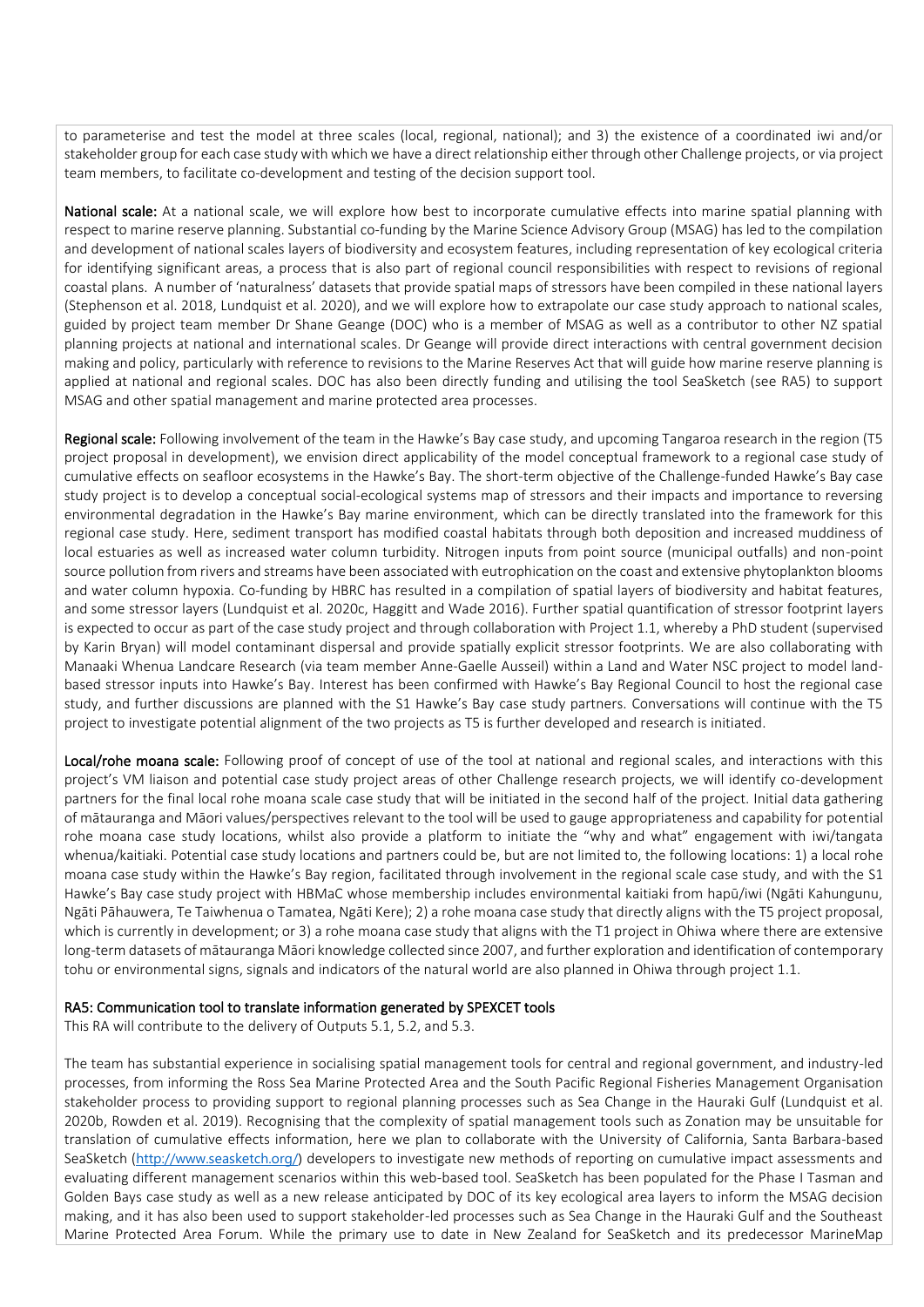(Merrifield et al. 2013) has been as a static approach to visualising layers, SeaSketch can also be used as more of a game playing 'App'. For example, SeaSketch could report the potential benefits and costs of different management strategies (as developed for use in the Hauraki Gulf in Sea Change to report on benefits to biodiversity of different protected area designs as well as costs to existing or future resource uses). Here, we will explore the use of a SeaSketch new application, building on products developed by SeaSketch with Symphony [https://www.openchannels.org/blog/seasketch/seasketch-platform-mobilizes-sweden%E2%80%99s](https://aus01.safelinks.protection.outlook.com/?url=https%3A%2F%2Fwww.openchannels.org%2Fblog%2Fseasketch%2Fseasketch-platform-mobilizes-sweden%25E2%2580%2599s-cumulative-impacts-models-planning&data=02%7C01%7CCarolyn.Lundquist%40niwa.co.nz%7C8d12e3518832411052db08d75bf9cad0%7C41caed736a0c468aba499ff6aafd1c77%7C0%7C1%7C637079000746666146&sdata=mLlFJmd8YjbOna%2ByqKRZKlg4e8tVMvr%2FSGtlIxn5qKY%3D&reserved=0)[cumulative-impacts-models-planning](https://aus01.safelinks.protection.outlook.com/?url=https%3A%2F%2Fwww.openchannels.org%2Fblog%2Fseasketch%2Fseasketch-platform-mobilizes-sweden%25E2%2580%2599s-cumulative-impacts-models-planning&data=02%7C01%7CCarolyn.Lundquist%40niwa.co.nz%7C8d12e3518832411052db08d75bf9cad0%7C41caed736a0c468aba499ff6aafd1c77%7C0%7C1%7C637079000746666146&sdata=mLlFJmd8YjbOna%2ByqKRZKlg4e8tVMvr%2FSGtlIxn5qKY%3D&reserved=0) and with ECOMAR (see Figure 1) to allow visualisation and quantification of cumulative effects. We envision this as a plug and play application to evaluate ecosystem responses to different user-selected management options that would reduce stressors to coastal and estuarine ecosystems. For example, different restoration options and associated costs to each option could be parameterised to determine extent and optimal locations to reduce sediment loads to reverse habitat degradation. SeaSketch is also in process of collaborating with developers of systematic conservation planning tools (e.g., Zonation, Marxan) to integrate spatial biodiversity prioritisations directly into the web-based tool. We will continue to collaborate with the UCSB SeasSketch team to inform this development, and if available within the timeframes of project 1.2, utilise it within Sustainable Seas.



Figure 1. Draft visualisation of ECOMAR cumulative effects software collaboration with SeaSketch (reproduced with permission from ECOMAR team to include in proposal).

#### L. LINKS TO PHASE I RESEARCH

This project builds substantially on *5.1.2 (Spatially explicit decision support tools)* which developed approaches to incorporate responses to single stressor footprints within spatial biodiversity prioritisation tools (e.g. Zonation). 5.1.2 also used novel methods to model ecosystem and biodiversity features with limited data, and to incorporate uncertainty in modelled biodiversity layers into decision support tools. The project will also utilise ecological datasets and responses to multiple stressors in soft sediment coastal ecosystems from *4.2.1 (Tipping points in ecosystem structure, function & services)* and *4.3.2 (Sediment tolerance and mortality thresholds of benthic habitats),* stressor footprints and/or approaches for their development based on *4.2.2 (Stressor footprints and dynamics)* and *2.2.2.3 (Near real-time forecasting using operational oceanographic forecasting of contamination risk to reduce commercial shellfish harvest and beach closures*), and approaches for modelling ecosystem service layers from *2.1.3 (Measuring ecosystem services and assessing impacts).*

#### M. LINKS TO & INTERDEPENDENCIES WITH PHASE II RESEARCH PROJECTS

The suite of projects with direct interdependencies to this project, and for which PLs have agreed to informal MOUs and quid pro quo delivery of team hours to support linked deliverables include:

1.1 Understanding ecological responses to cumulative effects (including sediment stressor footprint mapping using hydrodynamic models provided by a PhD student supervised by Dr Karin Bryan)

3.2 Communicating risk and uncertainty to aid decision-making (including shared supervision of PhD student Stephanie Watson)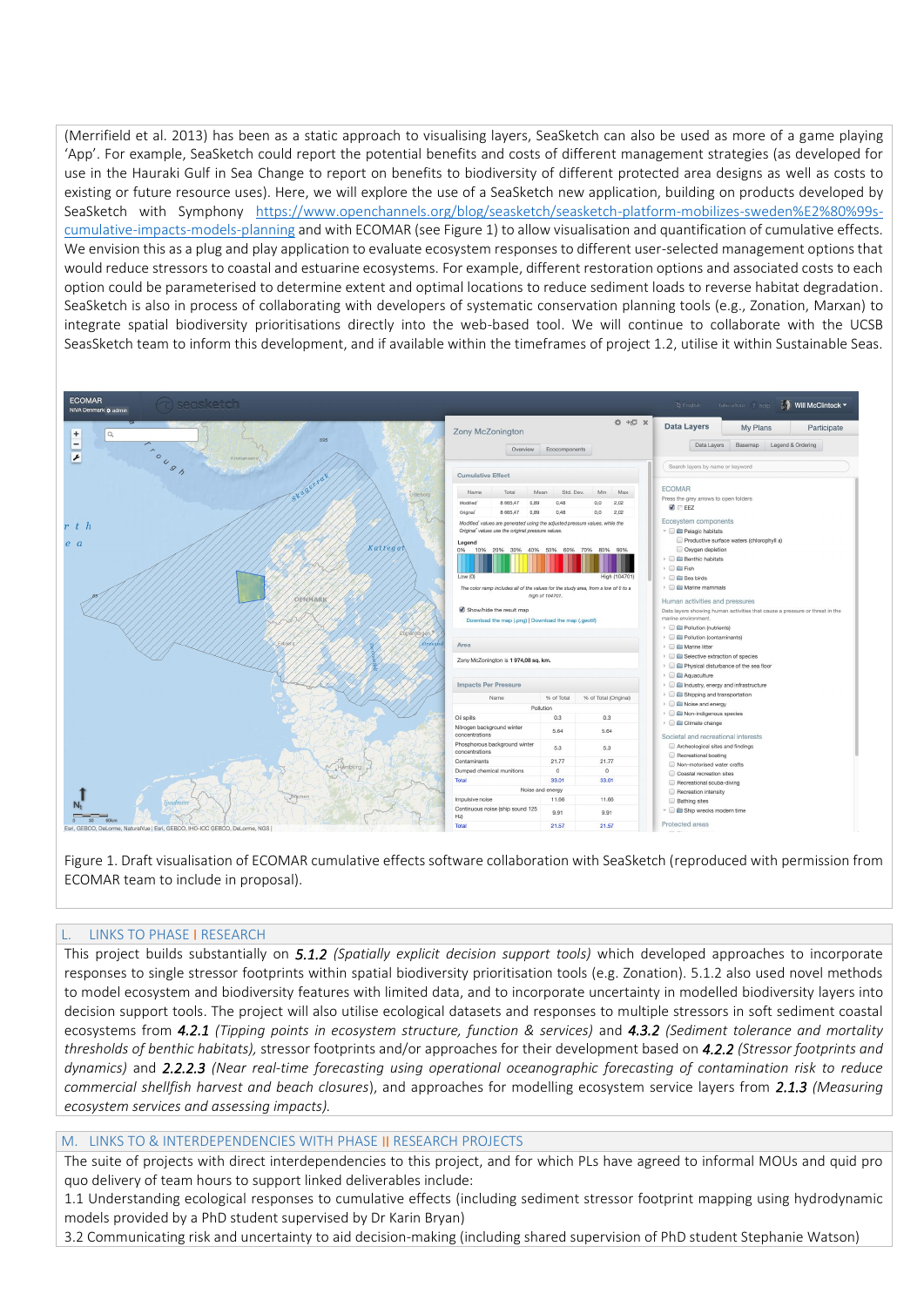#### S1 Hawke's Bay case study project

Relationships with other projects will be further developed as appropriate during the course of the project:

T1 Awhi Mai Awhi Atu: Enacting a kaitiakitanga-based approach to EBM

T4 Te Tāhuhu Matatau: Empowering kaitiaki of Tangaroa (parallel project which is developing a marine spatial planning digital tool developed by Māori for Māori)

T5 He Kāinga Taurikura ō Tangitū: Treasured Coastal Environment) (project proposal in development)

3.1 Perceptions of risk and uncertainty

4.2/4.5 Options for policy and legislative change to enable EBM, and Enabling EBM at different scales

Synthesis: Ecosystem-based management and blue economy in action; regional case studies

Other interdependencies include collaboration with a Land and Water NSC project in the Hawke's Bay (team member Anne-Gaelle Ausseil) that is developing models of riverine sediment and nutrient loads under future land-use and climate scenarios.

#### N. VISION MĀTAURANGA (VM)

Vision Mātauranga is seeking to unlock the innovative potential of Māori knowledge, resources and people to assist New Zealander's to create a better future. There are four themes in the Vision Mātauranga (VM) policy framework (Indigenous Innovation, Taiao, Hauora/Oranga, and Mātauranga). This project will develop innovative products, and support processes, systems and services through the development of new tools that enhance understanding and participation in ecosystem-based management.

Māori continue to express concerns regarding the condition of coastal marine environment in their local rohe. Initial conversations were held during the development of this project with kaupapa Māori researchers leading Tangaroa projects and with other iwi/hapū groups associated with regional case studies, as potential collaborators where mutual benefit might exist. These conversations will continue and case study opportunities will be explored as our respective projects and connections establish themselves and gain momentum and structure.

We envision engagement initially at the project leader or kaitiaki level, allowing for shared learnings and information about cultural indicators of degradation and recovery to be integrated into our project, while minimising impacts on capacity of iwi engagement. As the co-development process continues, we envision more direct engagement with these partnering rohe moana groups through workshops during the testing phase of the decision support tool, which will be led by Mr Whetu. Initially, we will review existing information around mātauranga Māori perspectives regarding cumulative effects and degradation and these approaches may be incorporated into the SPEXCET tool design and development. We will socialise model concepts with our partnering project leaders or kaitiaki to ascertain their potential uses for whanau in these areas, and then, within RA4 (testing phase) we will utilise these concept tools to communicate and translate information generated into indicators (ecological, cultural, and societal) of degradation and recovery. This approach will identify how these tools could be used to assist decision making of Māori and enable their expression of kaitiakitanga. As part of this VM component of the project, we will also identify and report on commonalities in the cultural/Māori values for development and/or use in tool(s), whilst also identifying distinct/spatial differences in values.

The Taiao VM theme looks to achieve environmental sustainability through iwi and hapū relationships with land, and in this Challenge, the seas. Māori are active participants in resource management, as well as having world views with strong environmental ethics as evidenced in recent EPA hearings on potential minerals, petroleum and sand mining exploration on the seafloor; many of these consent processes have used spatial prioritisation tools and species distribution models to inform placement of potential mitigation sites to protect biodiversity. Spatially explicit decision support tools also have the potential to support the role of kaitiaki by providing management tools spatially specific to their local rohe, while at the same time, providing tools to support Māori investors in investment decisions.

The decision-support tools will be developed such that they can integrate mātauranga Māori in accordance with tikanga Māori practices, and strengthening localised mātauranga Māori understandings and kaitiakitanga practices to inform contemporary management approaches (e.g., 'customary management tools'), and translate best science practice operationally in a way that recognises Māori cultural values, uses and opportunities.

Vision Mātauranga Deliverables

#### Partnerships:

VM P1. Desktop exploration on Māori perceptions of cumulative effects (Output 1.3)

VM P2. Host workshop to discuss and finalise regional case study model scenarios (MS4.3)

VM P3. Host co-development workshop to finalise rohe moana model scenarios (MS4.7)

#### Distinctive Contribution:

VM DC1. Submit scientific publication based on mātauranga Māori perceptions of cumulative effects to support kaitiakitanga (Output 1.4)

VM DC2. Prepare popular article on mātauranga Māori perceptions of cumulative effects to support kaitiakitanga (Output 1.5,)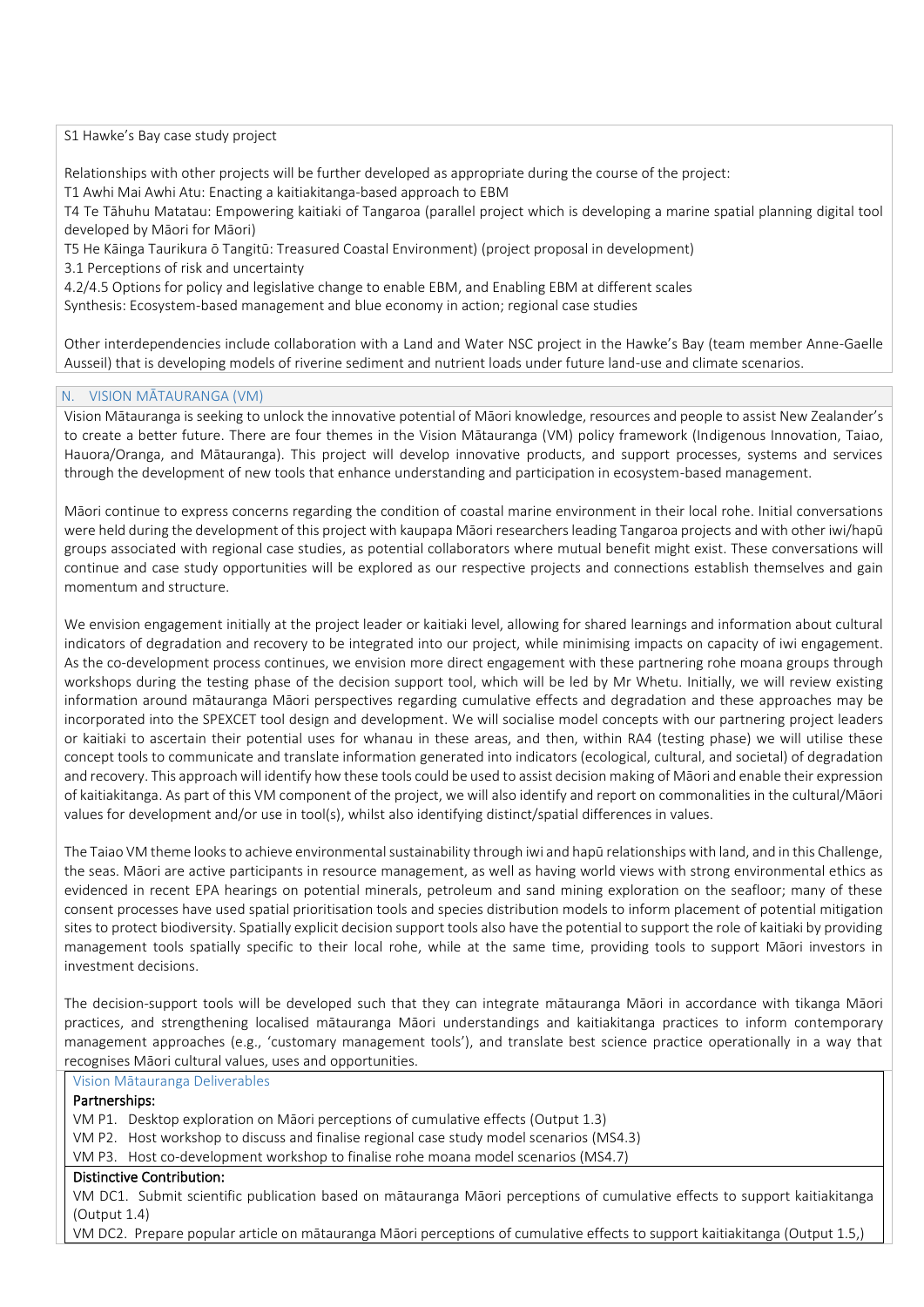VM DC3. Populate SeaSketch tool populated with datasets for stakeholder testing of regional case study, including specific content designed for Māori (MS5.2)

VM DC4. Workshop to disseminate and build trust and confidence in SeaSketch tool for regional case study (Output 5.1) VM DC5. Populate SeaSketch tool with datasets for stakeholder testing of rohe moana case study, including specific content designed for Māori (MS5.4)

VM DC6. Workshop to disseminate and build trust and confidence in SeaSketch tool for rohe moana case study (Output 5.1) Meaningful Outcomes:

VM M1. Workshop to disseminate and build trust and confidence in the regional case study outputs (Output 4.2)

VM M2. Workshop to disseminate and build trust and confidence in the outputs of the rohe moana case study (Output 4.5)

#### O. ENGAGEMENT REQUIRED WITH IWI AND STAKEHOLDERS

Ongoing co-development will occur with iwi and stakeholders through targeted engagement, and with collaboration in mind, with appropriate personnel and representatives in potential/likely case study areas.

As part of the project co-development process we have communicated extensively with the Hawke's Bay Marine and Coastal Group (an existing multi-stakeholder and iwi entity), and participated in a system dynamics workshop processto assist in identifying research priorities for tool development. Two project-specific co-development workshops were held with a diversity of stakeholders, suggesting that this project would benefit from having both case study specific advisory groups, directly coordinated with other Challenge projects, in addition to the Impact Advisory Group that advises at the scale of the thematic Degradation and Recovery projects. We have engaged Mr James Whetu to serve as our VM liaison and coordinate with project leaders of other Phase II Sustainable Seas projects and iwi/hapū groups and their representatives. Learning from Phase I, we recognise that the Challenge does not have the capacity to be fully embedded in only one project in a case study area; rather we will utilise Mr Whetu's expertise to identify and progress information that ensures the integrity of mātauranga Māori is maintained in the incorporation of societal and cultural values and indicators into our decision support tools. As part of joint co-development of these case studies, we will work with other project leaders, attending joint workshops as appropriate to jointly inform Challenge progress in these areas, while recognising limited capacity and avoidance of having workshops that are specific to only one decision support tool. We have also engaged Dr Hilke Giles as an advisor to assist in engaging across regional councils to inform implementation of cumulative effects in marine spatial planning at a regional scale. Dr Shane Geange (DOC) will perform a similar role at a national scale with central government, facilitating our project's integration with MSAG, a national level expert group in marine science that will bring learnings of how to incorporate stressor impacts into evaluation of suitable areas for marine conservation.

#### PROJECT COMMUNICATIONS

Project 1.2 will engage with a wide range of iwi, stakeholders and decision-makers through its collaborations with other Crossprogramme projects, particularly the Hawke's Bay case study and Tangaroa projects when the timing and approach is right for all parties, and we will work with their networks (e.g., the Hawke's Bay Marine and Coastal Group, directly supported by HBRC) and newsletters, websites and other venues for communications. In RA5, in collaboration with SeaSketch, we will develop a tool for translating and communicating information generated by spatially explicit decision-support tools into ecological, cultural and societal indicators. WWF have volunteered support from their communications team in assisting with broader outreach at national scales. We will communicate findings with national and international cumulative effects researchers through conference presentations (both in NZ and overseas). Through our collaboration with SeaSketch, we have been invited to participate in international fora to maximise sharing of tool development.

#### Q. RISK & MITIGATION

We are dependent on other projects to inform stressor-response relationships to parameterise our cumulative effects models and interactions between stressors. While final analyses from Project 1.1 will not yet be complete in our required timeframe, we have confirmed that the conceptual information will be available (and from prior and aligned projects) to inform model development. We have also directly linked with aligned projects: a Land and Water NSC project that will deliver land-based stressor inputs, and a HBRC funded PhD project to UoW that will deliver hydrodynamic models of stressor dispersion in collaboration with Project 1.1. Further, to co-develop management scenarios to test within the decision-support tools, we have indicated our intention to align with iwi and stakeholder groups for which relationships have already been developed (including through other Challenge projects), thus maximising opportunities within limited funding. Further conversations are planned with relevant Challenge Project Leaders and other iwi and stakeholder groups to gauge appropriateness and capability of potential case study locations. We also identify some risk of collaboration with overseas partners with respect to SeaSketch (UCSB) and any COVID19 implications for their cofunding, and travel restrictions that may prevent in person collaboration with Will McClintock or Crow White (who had planned a sabbatical in Australia).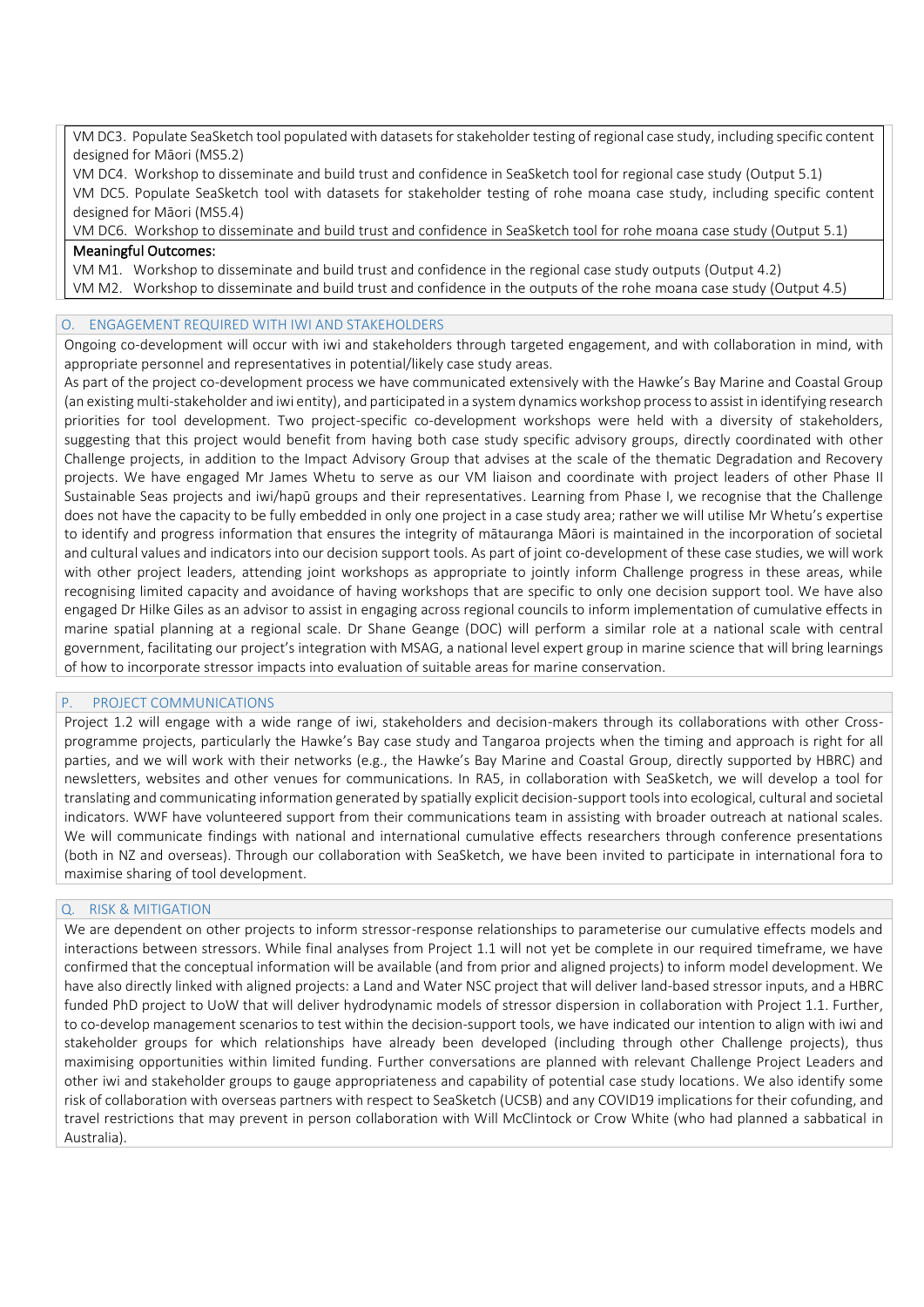| R. CONSENTS & APPROVAL |                                                                                          |
|------------------------|------------------------------------------------------------------------------------------|
| required to undertake  | Depending on the scope of the project once the full co-development process has           |
| research               | occurred, if human ethics approval is required for this research, appropriate procedures |
|                        | will be followed and approval will be sought from NIWA's Human Research Ethics           |
|                        | Committee.                                                                               |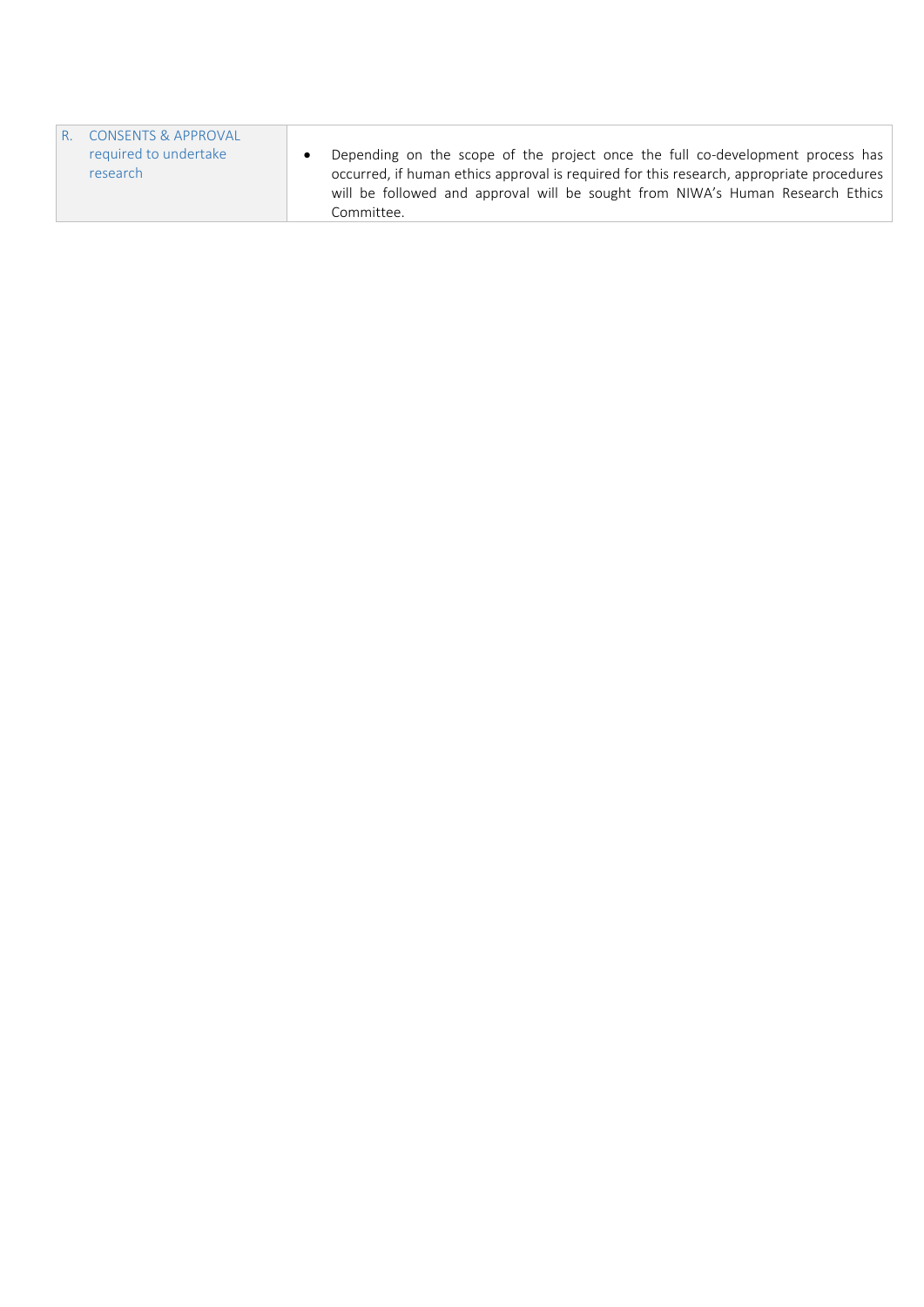### S. REFERENCES

- Ban NC, Alidina HM, Ardron JA (2010) Cumulative impact mapping: Advances, relevance and limitations to marine management and conservation, using Canada's Pacific waters as a case study. Mar Policy 34:876-886
- Bulmer RH, Stephenson F, Hewitt J, Lundquist C. Draft manuscript. Exploring the effects of multiple stressors on the recovery dynamics of a conceptual seafloor community. Prepared for Ecological Applications.
- Clark MR, Althaus F, Schlacher TA, Williams A, Bowden DA, Rowden AA (2016) The impacts of deep-sea fisheries on benthic communities: a review. ICES Journal of Marine Science: Journal du Conseil 73:51- 69
- Davies K, Fisher K, Foley M, Greenaway A, Hewitt J, Le Heron R, Mikaere H, Ratana K, Spiers R, Lundquist C (2018) Navigating collaborative networks and cumulative effects for Sustainable Seas. Environmental Science & Policy 83:22-32
- Georgian SE, Anderson OF, Rowden AA (2019) Ensemble habitat suitability modeling of vulnerable marine ecosystem indicator taxa to inform deep-sea fisheries management in the South Pacific Ocean. Fisheries Research 211:256-274
- Halpern BS, McLeod KL, Rosenberg AA, Crowder LB (2008) Managing for cumulative impacts in ecosystembased management through ocean zoning. Ocean Coast Manage 51:203-211
- Holon F, Marre G, Parravicini V, Mouquet N, Bockel T, Descamp P, Tribot A-S, Boissery P, Deter J (2018) A predictive model based on multiple coastal anthropogenic pressures explains the degradation status of a marine ecosystem: Implications for management and conservation. Biol Conserv 222:125-135
- Kavanaugh MT, Oliver MJ, Chavez FP, Letelier RM, Muller-Karger FE, Doney SC (2016) Seascapes as a new vernacular for pelagic ocean monitoring, management and conservation. ICES J Mar Sci 73:1839-1850
- Klein CJ, Steinback C, Watts M, Scholz AJ, Possingham HP (2010) Spatial marine zoning for fisheries and conservation. Front Ecol Environ 8:349-353
- Klein CJ, Tulloch VJ, Halpern BS, Selkoe KA, Watts ME, Steinback C, Scholz A, Possingham HP (2013) Tradeoffs in marine reserve design: habitat condition, representation, and socioeconomic costs. Conservation Letters 6:324-332
- Korpinen S, Meidinger M, Laamanen M (2013) Cumulative impacts on seabed habitats: An indicator for assessments of good environmental status. Mar Pollut Bull 74:311-319
- Kroodsma DA, Mayorga J, Hochberg T, Miller NA, Boerder K, Ferretti F, Wilson A, Bergman B, White TD, Block BA, Woods P, Sullivan B, Costello C, Worm B (2018) Tracking the global footprint of fisheries. Science 359:904-908
- Lundquist, C.; McCartain, L.; Watson, S.; Brough, T.; Stephenson, F.; Anderson, T.; Anderson, O.; Gee, E.; Nelson, W.; Neill, K.; Rowden, A.; Hewitt, J. (2020a). Mapping key ecological areas in the New Zealand marine environment: Stage 2. NIWA Client report No.2020109HN, prepared for Department of Conservation (project DOC19206).
- Lundquist, C.; Tablada, J.; Watson, S. (2020b). Zonation Analysis of Sea Change Tai Timu Tai Pari Hauraki Gulf Marine Spatial Plan Proposals. NIWA Client report No.2020xxxHN, prepared for Department of Conservation (project DOC20206). 129 p.
- Lundquist, C.; Watson, S.; McCartain, L.; Stephenson, F. (2020c). Key ecological areas of the Hawke's Bay Coastal Marine Area NIWA Client report No.2020042HN, prepared for Hawke's Bay Regional Council (project HBR20201). 91 p.
- Lundquist CJ, Bowden D, Cartner K, Stephenson F, Tuck I, Hewitt JE (2018) Assessing Benthic Responses to Fishing Disturbance Over Broad Spatial Scales That Incorporate High Environmental Variation. Frontiers in Marine Science 5
- Lundquist CJ, Fisher KT, Le Heron R, Lewis NI, Ellis JI, Hewitt JE, Greenaway A, Cartner KJ, Burgess-Jones TC, Schiel DR, Thrush SF (2016) Science and societal partnerships to address cumulative impacts. Frontiers in Marine Science 3
- MacDiarmid A, McKenzie A, Sturman J, Beaumont J, Mikaloff-Fletcher S, Dunne J (2012) Assessment of anthropogenic threats to New Zealand marine habitats
- Maxwell SM, Hazen EL, Bograd SJ, Halpern BS, Breed GA, Nickel B, Teutschel NM, Crowder LB, Benson S, Dutton PH, Bailey H, Kappes MA, Kuhn CE, Weise MJ, Mate B, Shaffer SA, Hassrick JL, Henry RW, Irvine